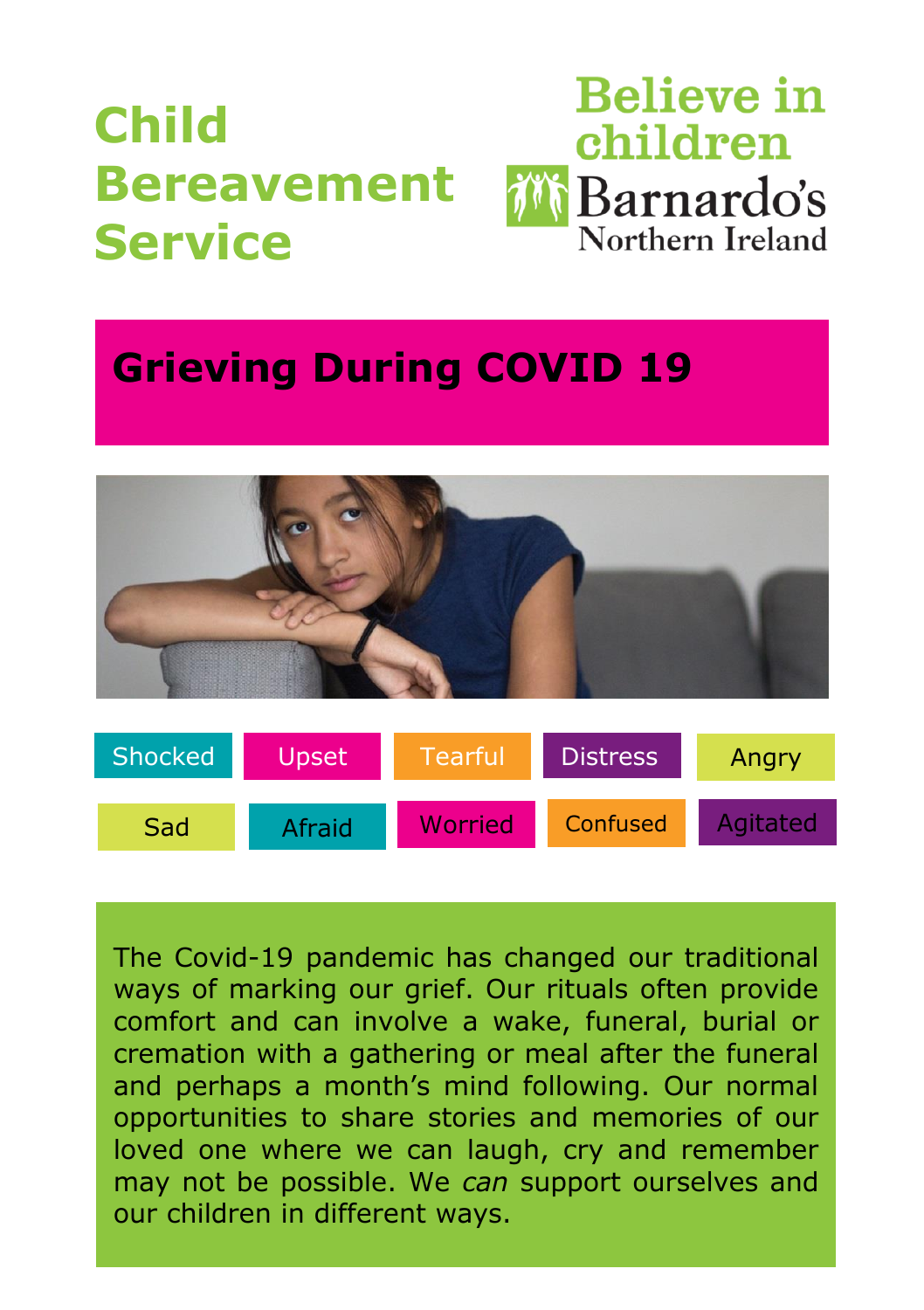# **Grieving in a time of Social- Distancing**

Unfortunately over coming weeks when we are all in isolation some families will experience the death of someone they know and or love. This may be related to COVID-19 but it may also be unconnected. In these exceptional times it may not be possible to receive comfort in our usual ways.

During these unusual times it will be natural to want to shield children when someone dies. However, it is important to support our children and young people and help to contain their big emotions. Talking and being as honest as we can, allows children and young people to feel involved and safe.

We know children and young people need age appropriate information. Although they will be upset, which you may find painful to watch they will be better able to cope knowing the truth.

# **Children's understanding of death** will depend largely

upon their developmental

stage. The following link will take you to a [guide based on](https://cms.barnardos.org.uk/sites/default/files/2020-04/child-bereavement-service-explaining-death-children-young-people-help-cope.pdf)  [chronological ages.](https://cms.barnardos.org.uk/sites/default/files/2020-04/child-bereavement-service-explaining-death-children-young-people-help-cope.pdf)

#### **Saying goodbye**

Sadly, as result of infection control families will not have the opportunity to spend time with someone who is dying or say goodbye in person.

Where it is possible maybe suggest to the children that you write your own book about favourite memories of time spent together. This may help your family capture some memories.

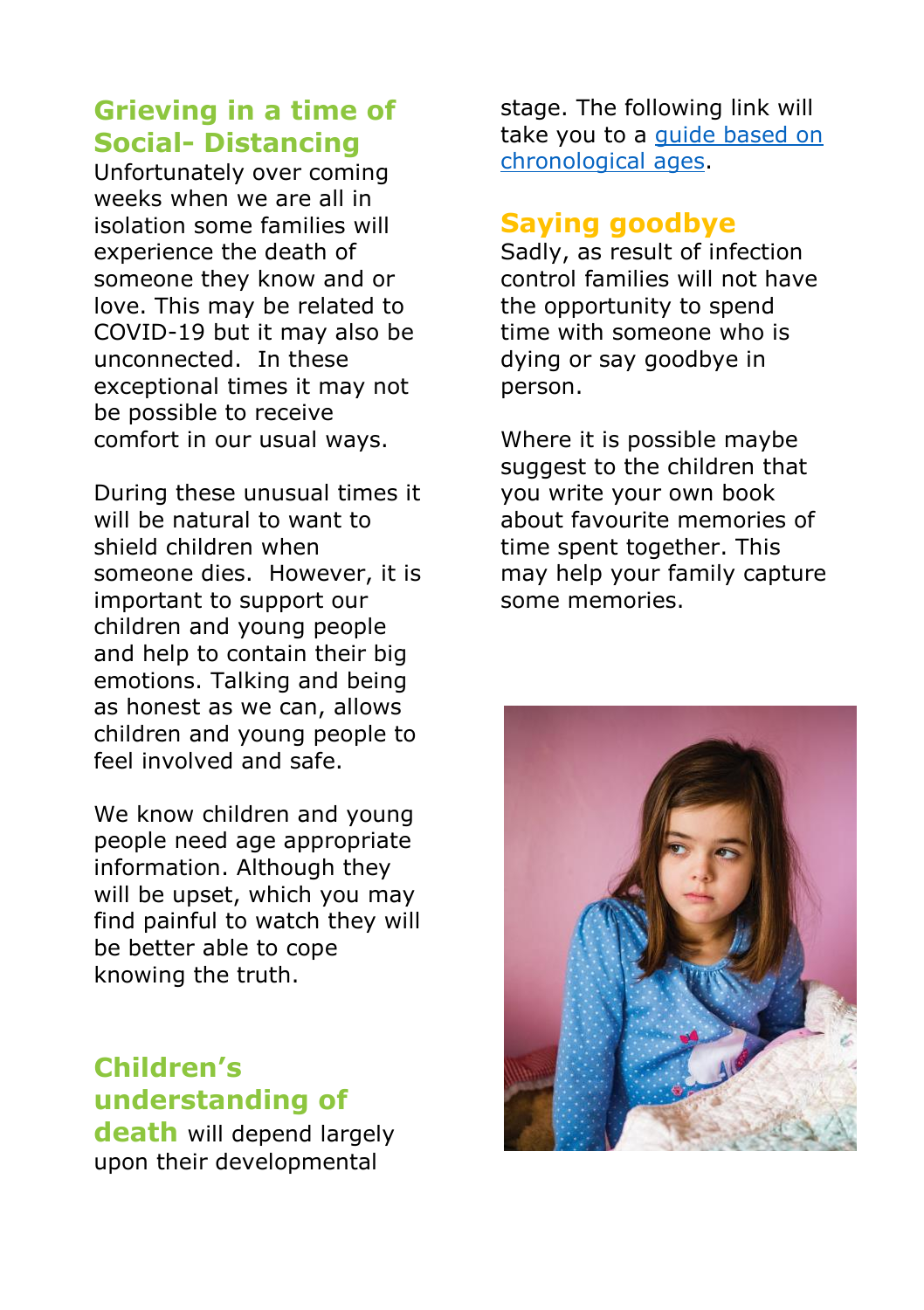## **How to tell a child or young person that someone special has died from coronavirus**

"I have something very sad and difficult to tell you. \*\*\*\* has died. Do you remember I told you they had coronavirus and that the doctors and nurses were doing everything they could to help them get better? Unfortunately, even though they tried really hard, their illness was too strong and their body could not get better. Their lungs stopped working and their heart stopped beating and they died."

Honest and direct language reduces confusion but gives the child or young person all the information that you have.

#### **Funeral**

If you are not able to view the body it can be difficult to accept the reality of the death.

Funerals will be very different during this time. We know that normal traditions cannot be facilitated.

Numbers attending funerals will be limited. Family may not be able to attend a funeral.

#### **Suggestions**

Talk to your funeral director for advice.

If only a couple of people from the same household can attend the funeral in person, they could take the children through what happened at the service on their return.

Some venues allow a live stream so that people at home can watch the funeral.

It may be that family members cannot be in the same location but want to be together for the funeral so you could consider a video call with each other.

Where possible photographs can be taken to show children and young people to help them understand what happens at a funeral. Photographs that are helpful include: the outside of the place where the funeral is being held; the hearse; the coffin (or equivalent); any flowers or decoration; the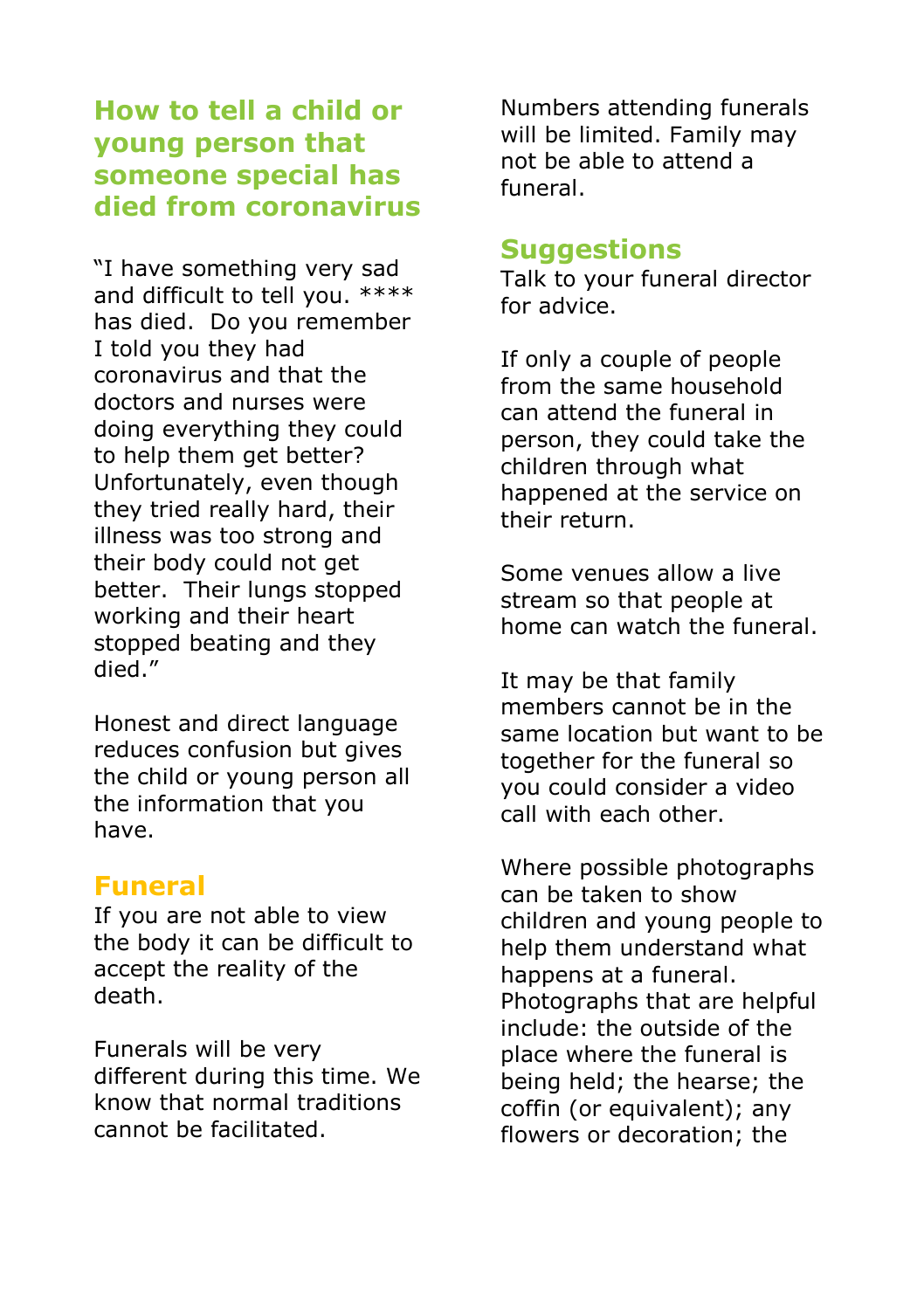interior of the venue (with permission).

Keepsakes from the funeral service can be very meaningful for children. For example, some flowers from the tributes to press and keep; a leaf from one of the trees in the grounds; a pebble from the surrounding area; the order of service.

Children can participate by contributing to some of the choices within the short ceremony. For example, they could choose a piece of music, select a poem, or suggest flowers.

Children could write and/or draw cards to be placed on or in the coffin or choose a toy or something meaningful to be placed with the person's body.

They could also write a tribute to the person who died which can be read by the person taking the service or by whoever is able to attend.

If these suggestions cannot be fulfilled you could set some time aside to have your own private goodbye and include some of the suggestions or hold a formal or informal memorial at some future point.

### **Ways to support yourself**

Doing the best you can at this time is all that your children and young people need! Take time to care for yourself.

Try to stay emotionally connected using text, email and messages as well as via social media as well as phone calls.

Allow yourself to feel even though it is painful.

Keep talking to those who are closest to you even if they physically far away. Try to phone someone each day.

Keep to routines such as mealtimes, getting up time and getting washed and dressed as well as bed time. Try to get into the garden for some fresh air.

Check in with your children and young people.

Understand that your children and young people dip in and out of their emotions quickly. They will set their own pace.